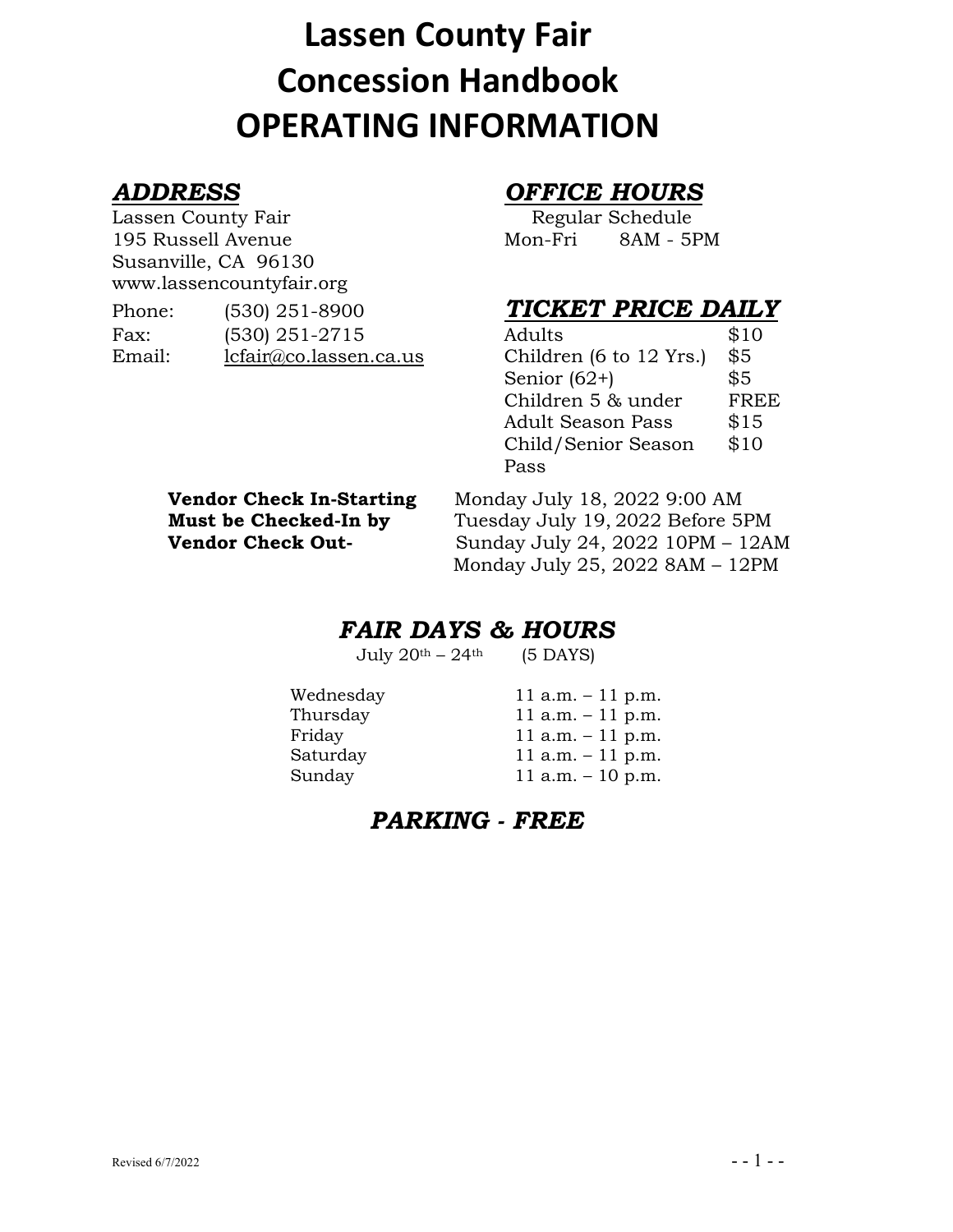Dear Concessionaire:

Thank you for your interest in the Lassen County Fair. This Concessionaire's Handbook is designed to bring you the most up-to-date information regarding our Fair and its operation. These policies have been established for the benefit of all involved in the Lassen County Fair. By following these rules and regulations, we can ensure that everyone has an enjoyable, successful, and rewarding experience at the Fair.

These rules apply to all concessionaires, sponsors, novelty operators and all other individuals, corporations, associations, fairgoers etc., while on the Lassen County Fairgrounds. **Please keep a copy of this handbook in your stand for the duration of the Fair.**

By signing Attachment "A", you are acknowledging that you have read and understand the following rules and regulations. **It is your responsibility to know the rules**. The Fair reserves the right to decline, restrict, prohibit or remove any Concession and/or Concessionaire and to permit only such matter and conduct as the rules and regulations approve. This reservation covers persons, exhibitors, products, conduct, printed matter, advertising, souvenirs and emblems, and all else which affects the Fair, prior to and/or during the Fair. Management retains the right to remove any licensee (exhibitor) from the Fair at any time without notice for reasons deemed necessary by Fair Management. **It is important that all representatives or employees working in your Concession be aware of the rules set forth in this booklet. These rules and regulations will be strictly enforced.**

The management of the Lassen County Fair reserves the right to amend, add to and interpret the following Rules and Regulations and to determine finally all questions and differences with respect thereto, arising out of, connected with or incident to the Fair. This booklet summarizes the rules and conditions published annually governing the use and conduct of concession space and are referenced in the Concession Agreement.

## *We are looking forward to seeing you at the Fair!*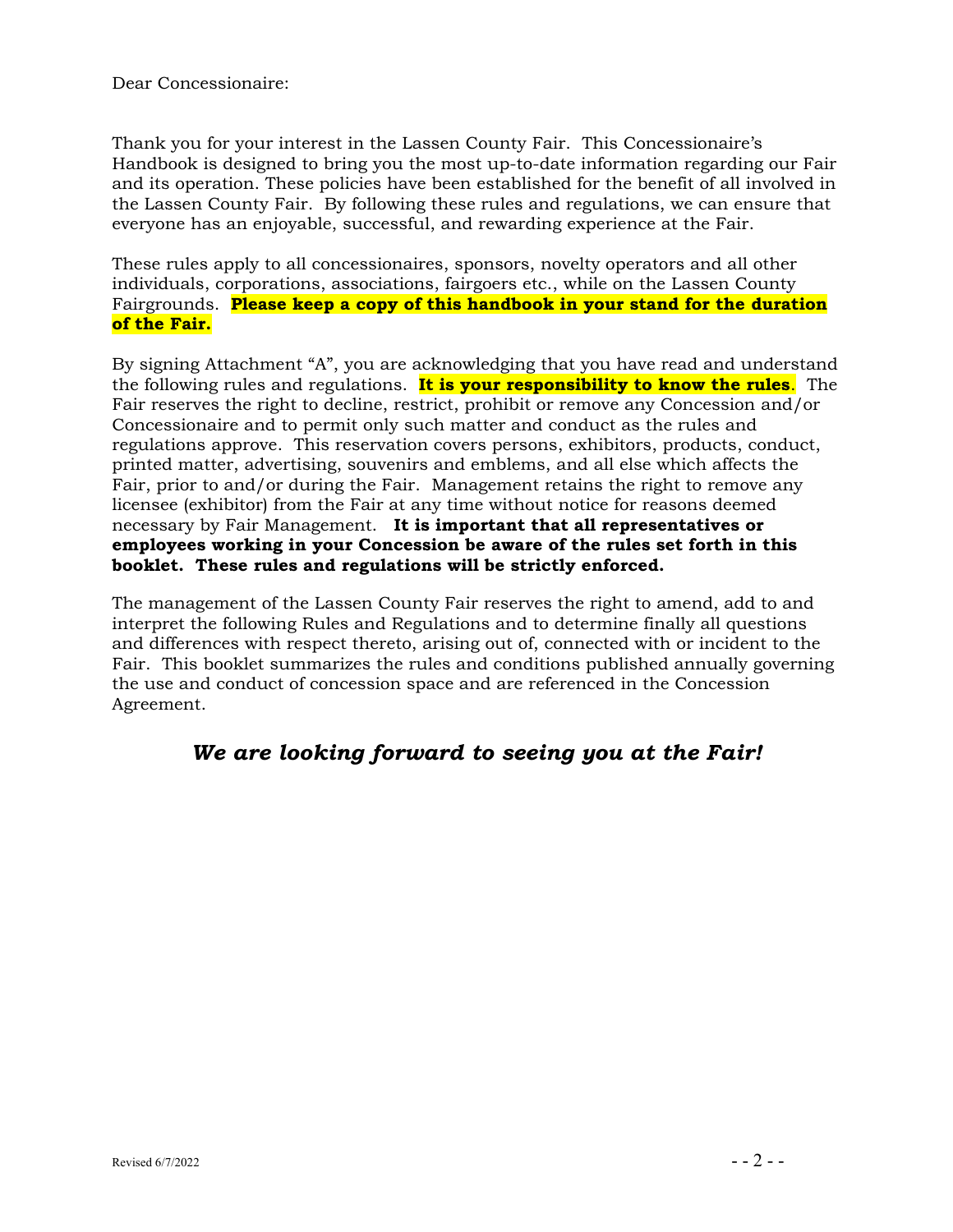#### *APPLICATION* **FOR** *SPACE*

Concessionaires in good standing from the previous year's Fair are sent an invitation to participate in the upcoming Fair. Applications must be received at the Fair Office by the designated date. The Fair reserves the right to refuse space to any applicant for any reason or relocate any exhibitor without notice.

#### *SPACES*

All Outdoor Spaces are sold in increments of 12' frontage x 20' deep and are limited.

All Indoor Spaces are sold in increments of 10'x10' and are limited

#### *CONTRACT*

A Contract, signed by the Fair Manager, will be mailed to you if your application for space is accepted. Read, acknowledge, sign both copies and return one copy of the contract form to the Fair Office as soon as possible. Your space is not guaranteed until the contract is signed by all parties and all fees are paid.

#### *PAYMENT OF FEES*

A 50% deposit of base cost is required with all signed Contracts for space reservation. The balance is due payable on or before the deadline date stated in the Contract. Full payment is acceptable at any time prior to the deadline date. Failure to comply may result in cancellation of contract by Fair Management. The terms of the contract are the guarantee. A percentage of 22% may be collected by the Fair if it is greater than the guarantee.

#### **CASH, CHECK, CERTIFIED CHECK, MONEY ORDER, and/or CASHIER'S CHECK WILL BE THE ONLY PAYMENT ACCEPTED WITHOUT A FEE. CREDIT CARD PAYMENTS WILL HAVE A FEE OF 2.5%.**

#### **PAYABLE TO: LASSEN COUNTY FAIR**

A \$30 administrative fee may be charged for lost contracts that need to be replaced.

Concessionaires shall pay all required fees, taxes, and/or deposits, and shall obtain licenses applicable to operation of said exhibit, and shall be responsible for other city, county, and state permits and licenses required by law.

#### *REFUND INFORMATION*

No refunds will be made for any reason.

#### *OWNERSHIP*

It is agreed and understood by the parties that the physical, on-site presence of the current owner or approved owner representative of the Concessionaire is a condition precedent to the performance of the

agreement. In the event that the company should be sold to a third party and/or the current owners for any reason should cease to be active in the management and operation of the named company at any time during the lifetime of the agreement, the Fair at its sole option shall have the right to terminate the agreement. Concessionaire must notify the Fair within 30 days if company is sold.

### *SUB-LEASING AND RELOCATION*

Concessionaires may not assign, sub-lease, or apportion any part of the assigned space, at any time.

#### *STATE SALES PERMIT*

Concessionaire must have a State Sales Permit Number (Tax Resale I.D. #) entered on application submitted & on file with the Fair. There is no charge in obtaining this permit. Contact:

> **State Board of Equalization PO Box 492529 Redding, CA 96049 Phone: (530) 224-4729 Fax: (530) 224-4891**

#### *INSURANCE CERTIFICATE*

(FEE REQUIRED, unless you have a provider) All Concessionaires are required to provide an original "Certificate of Insurance" in the amount of \$1,000,000 by the date specified in the contract. All certificates must list the Additional Insured (\*see below) and the correct dates of Fair.

If you wish to purchase insurance via the Fair Office, please send: **\$135** *(food & beverage) or \$110 (all other concessionaire and exhibitors)* **per stand**,

#### *(cashier's check, money order, or certified check ONLY, Payable to: California Fairs Services Authority).*

\*Additional Insured language: "That the State of California, The District Agricultural Associations, County Fairs, The County of Lassen, Lassen County Fair, their agents, directors, officers, servants, and employees are made additional insured, but only insofar as the operations under this contract are concerned."

**The Cancellation Clause:** *30-day Cancellation notice required*.

#### *UTILITIES*

(FEE REQUIRED)

No fee will be charged for water. Electricity can be purchased for \$75.00 for each space. The Fair must be informed of all electrical needs in advance. Please submit utility fees with space fees by date specified on the contract. During non-show and set-up hours, Management will require conservation of energy. A minimum number of lights will be turned on during set up.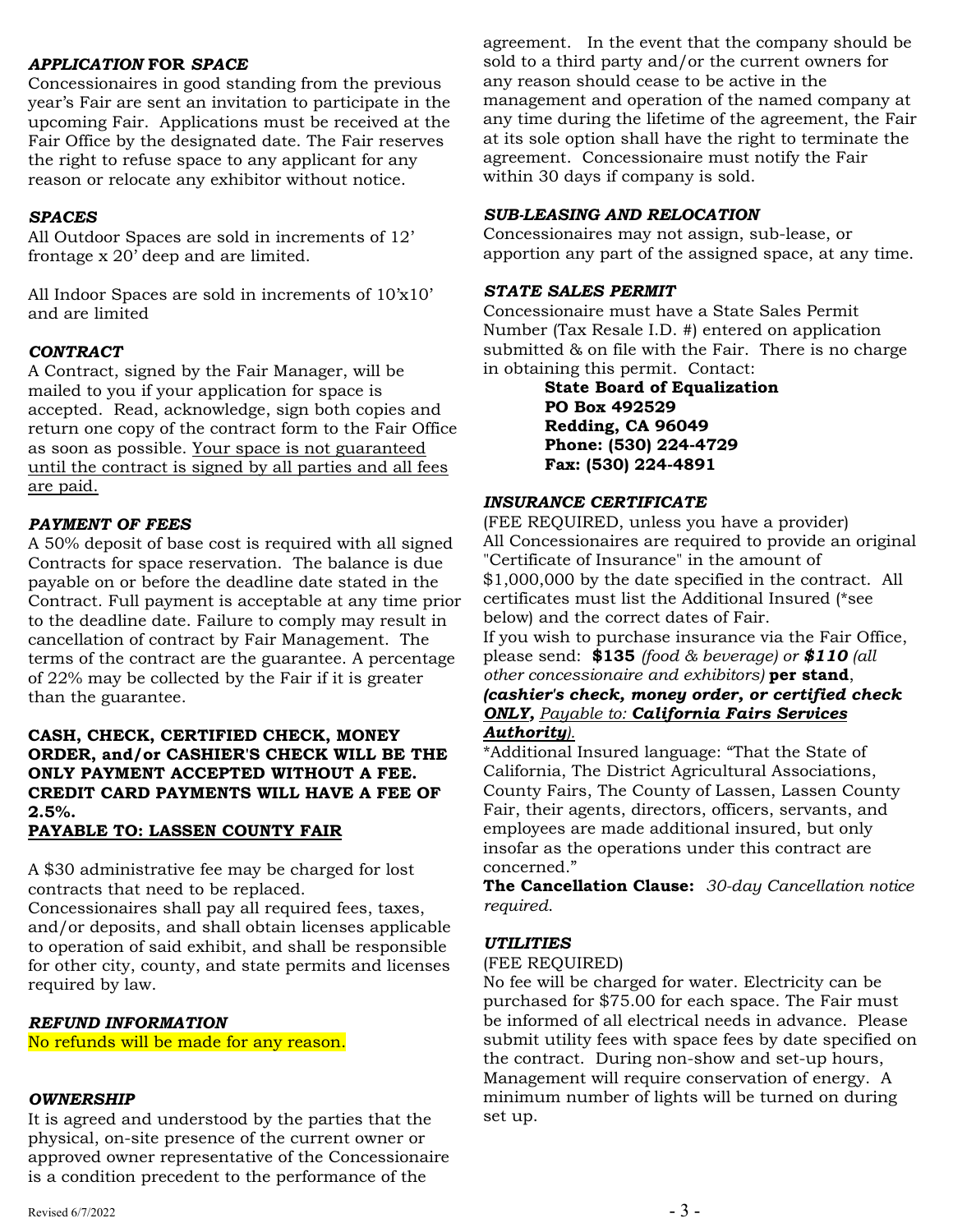#### *FIRE AND SAFETY REGULATIONS*

The Health and Safety Code of California will govern all Concessions. All decorative materials must be fire proofed. Crepe paper may not be used for any reason. All electrical installations shall conform to the State Electrical Safety Code. All concessions will be inspected by the Fire Marshall.

#### *FIRE EXTINGUISHING SYSTEMS*

All concession stands must provide at least one (1) 2A/10BC rated fire extinguisher. Where deep fat frying is conducted, the operator must also provide a dry chemical, 40-BC rated fire extinguisher. All fire extinguishers must have approved current service tags and must be mounted and placed in a clear accessible location. All automatic extinguishing systems are required to have a current 6-month service tag.

#### *COMPRESSED GAS CYLINDERS* **THIS IS VERY IMPORTANT!!!!**

The Fire Marshal requires that all compressed gas cylinders (i.e. propane tanks) must be chained to a secured structure. All cylinders must have a current hydrostatic test date. Provide a "No Smoking" sign where cylinders are stored.

#### *ELECTRICAL ENERGY SHORTAGE*

In the event of an electrical power energy shortage whereby the public utility company deems it necessary to reduce, cut or rotate electrical services to the Lassen County Fair, the Fair shall not be liable for any losses suffered by Lessee due to the power shortage. In the event that water, gas or electricity is cut off because of causes beyond the Fair's control, the Fair shall not be liable for any losses suffered by Lessee.

#### *HEALTH DEPARTMENT*

The Lassen County Health Department will be conducting inspections on each Concessionaire at the fair to ensure proper procedures and regulations of the Department have been met. Drainage from refrigeration units shall be conducted in a sanitary manner to a floor sink or other approved device by an indirect connection or an evaporator. Please contact the *Lassen County Health Department at (530) 251- 8183 for any inquiry.*

#### *MENU/PRICES*

Menus and prices submitted upon application for Concession space may not be changed prior to or during the Fair without written notice to the Fair Manager and approval thereof.

#### *MICROWAVE OVENS*

If microwave ovens are used, a sign stating this must be posted in the front of the concession stand.

#### *CASH REGISTER*

PLEASE NOTE: Each register should have a front & rear display, electronic operations, and battery backup with memory protection. Auditors will spot check.

All concessionaires are required to provide and use a cash register with readable tape, X/Z capability, consecutive transaction number and a digital price monitor. The digital price monitor must always be in plain view of the public. For those concessionaires wanting their Z tapes, we would recommend to either have dual tape registers or use NCR tape in their register. **Auditors will not give the Z tapes back. Concessions renting a 'selling space' must turn in a daily report of sales and readable Z Tape daily by 10:30 AM the following day to the Fair Office.**  Concessionaires must turn in their final report of sales and make their settlement before leaving the fairgrounds. Failure to comply will result in the concessionaire never being allowed to return to the Lassen County Fair.

#### *EXCLUSIVE SALES*

The Lassen County Fair grants exclusive product licenses for the following products only: Beer, Wine, and Ice. Sale of these items is prohibited by any unauthorized concessionaire.

#### *ICE*

Only one ice concessionaire is authorized to sell ice at the fair. Ice will be delivered and sold to your stand several times daily. Ice from other companies is not allowed onto the Fairgrounds.

#### *PRODUCTS SOLD*

Only the products listed on the application may be sold. NO SUBSTITUTIONS can be made without prior approval of management. No product or service of pornographic or drug related nature will be permitted. Management will determine whether a product or service is offensive, in bad taste or in conflict with another exhibitor and shall reserve the right to refuse any concession, concession item or concessionaire before or during the Fair. No stink bombs, snap guns, poppers or other exploding devices, including fireworks will be allowed. In addition silly string, lighters, laser pointers, toy cigarettes, e-cigarettes, drug paraphernalia, explicit drawings or pictures are strictly prohibited.

#### **Roving solicitation is prohibited!**

#### *GIVE AWAY ITEMS*

All promotional give away items must be listed on the application and approved by Fair Management. Only

balloons with exhibitor name or logo will be allowed. Any vendor that intends to give away helium balloons must follow all Fire Marshal specifications. Helium tanks must be secured to the wall with a chain. Any vendor that brings a helium tank must request an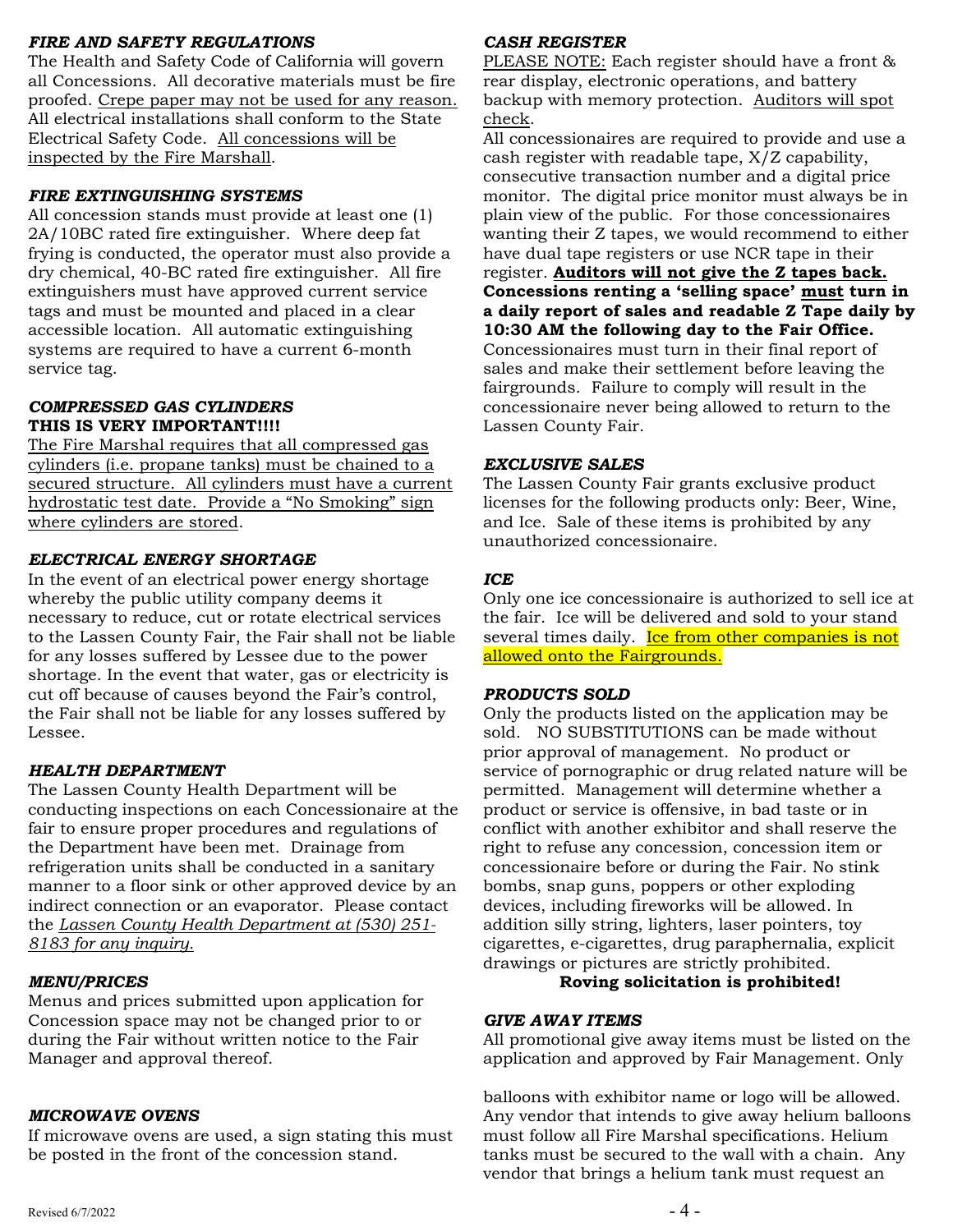outside wall space to safely secure the tank. "Party tanks" may be secured to tables.

#### *SKIRTING*

All portable concession trailers must have proper skirting to cover from the bottom of the stand to the ground.

#### *INDOOR DISPLAY AREA*

Display heights of back walls of all indoor booths shall not exceed eight feet (8ft.). No part of the exhibit shall extend beyond the 10' X 10' diameter of booth or block the aisle or the view to adjoining Concessionaires.

SIDE DISPLAY MATERIALS IN THE BOOTH SHALL NOT EXCEED 48 INCHES IN HEIGHT, IN THE FIRST 5 FEET FROM THE AISLE (see drawing below). This will guarantee that no neighboring exhibitor is hidden. All above-mentioned height requirements MUST be observed. Noncompliance could affect future participation with the Lassen County Fair. Licensee may decorate their booths or employ an independent firm to do so at their own cost. All materials must be flame proof with final approval resting with the State Fire Marshal and local fire safety authorities.



*Booth materials may not exceed 48" in height more than 5' from the front of the booth.*

#### *STAFFING YOUR STAND*

**Your stand must be properly staffed** *at all times during the fair's operating hours***.** Remember, you will require breaks throughout the day and will need

help to staff your stand while you're away.

Concessionaires in need of additional personnel may contact Alliance for Workforce Development at 530- 257-5057.

#### *LOCATION & CHECK-IN*

Upon arrival and prior to the construction of booth, LICENSEES WILL BE REQUIRED TO CHECK- IN at the Fair Office located on Russell Avenue. A fully executed contract must be on file in order to proceed with the check in process. Information will be issued at this time, which will include such necessary items as: CREDENTIALS, booth location, etc.

Concessionaires are required to check in no later than **5 p.m. on Tuesday July 19, 2022.** Any exhibitor, who has not checked in or contacted the Fair Office by **5 p.m. Tuesday July 19, 2022** may be required to forfeit their space and the paid space fees.

#### *CONCESSION SET-UP*

Concessions may be installed **Monday, July 18th, 8 am – 5 pm.** Early arrivals may be arranged with prior approval of Fair Management. Concessionaires must be ready for business by 11 a.m. on opening day (Wednesday). Licensee will be responsible for the installation and disassembling of their own trailer. Fair Maintenance will place the trailers in their locations. Concessionaires must check in at the office prior to placement & set up. Concessionaires must wait for placement. If you need to plug your trailer in, let fair staff know at check in. Trailers will be placed in order of arrival and ability to place with respects to neighbors and position.

#### *PARKING PASSES/POLICY*

Exhibitor parking will be in the Main Lot. Parking is FREE.

#### *GROUNDS ACCESS*

During the hours of Fair operation, no vehicles will be allowed on the grounds. The Main parking lot entrance will be accessible to concessionaire needing morning grounds access between the hours of 8 a.m. and 10 a.m. each day.

A delivery pass for entrance into the grounds to deliver product or other items required in operation of your booth will be in your Exhibitor Packet that you will receive upon checking in.

These permits will not allow for parking of vehicles on grounds; you may park in the main parking lot. Any vehicle without the proper exhibitor delivery pass will be towed. You will need to be sure the proper delivery pass is displayed in the window of your vehicle for entrance onto the grounds. All vehicles must be removed from the fairgrounds by 10 a.m. each morning.

#### *CREDENTIALS/PASSES*

**A maximum of two free Concessionaire Passes** will be allotted to each Concessionaire per space. **No additional free exhibitor credentials are available**. Concessionaires requiring additional work passes (limit of four additional half-price concessionaire passes at \$10 per pass) will have to purchase through the Fair. If you need additional passes you may purchase season passes at \$15 per pass. Please do not encourage or send employees up to the Fair Office, we cannot verify that they work for you. It is the responsibility of the Concession contact person to purchase the work passes and to pick up work passes at check-in. Please notify the Fair Office of pass requirements by filling out the Pass Request Form on "Attachment A" and returning it by the date stated on the contract. Passes must be picked up upon arrival check-in during set-up hours.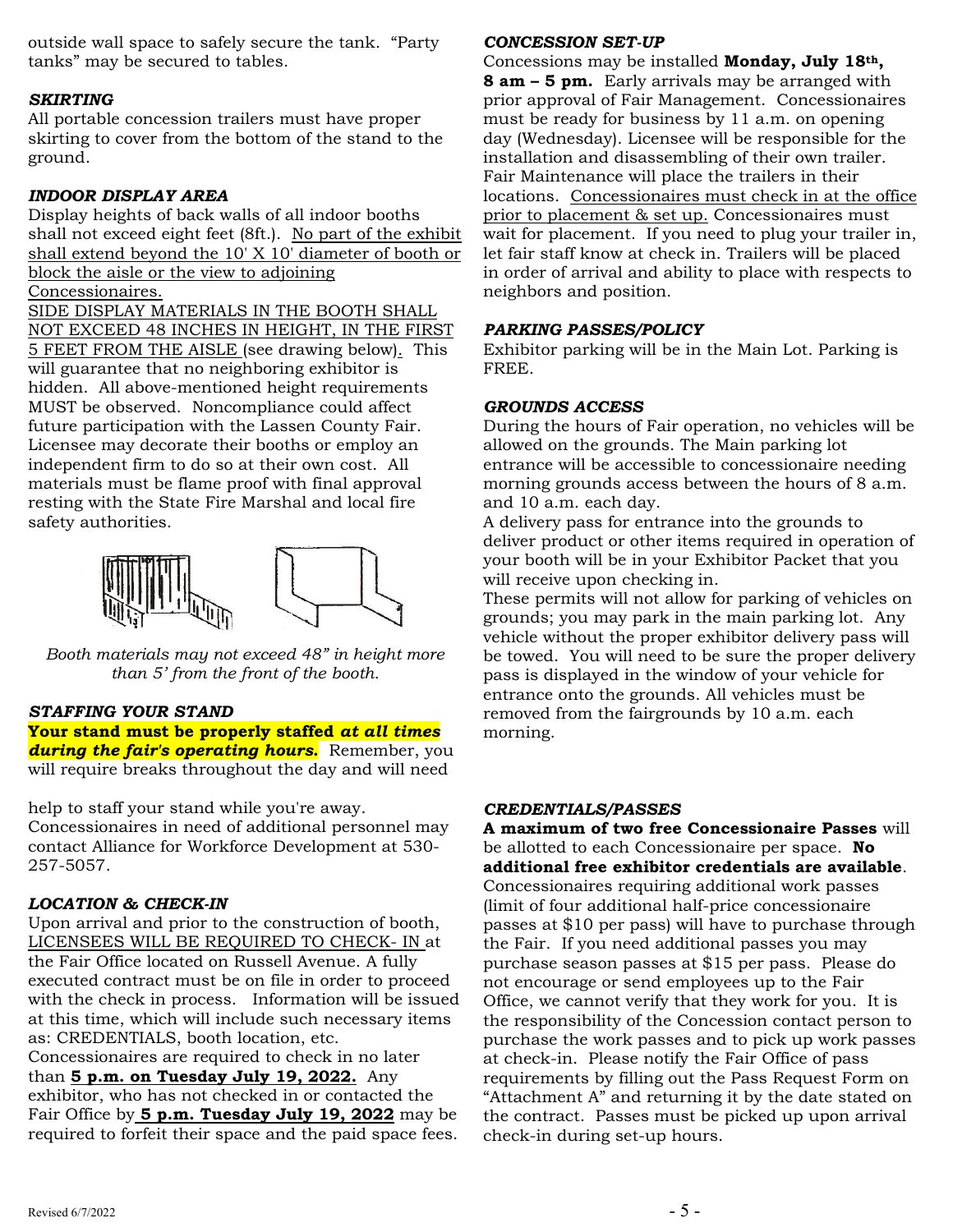#### **The sole purpose of these passes is for admission of employees who are actually engaged in the operation of the contracted space.**

#### *RV FACILITIES*

#### (FEE REQUIRED)

There are limited numbers of RV spaces with water and electrical hook ups available. RV spaces will be allocated on a first come, first served basis and must be paid for in advance. These spaces are not for autos. RV with water/electrical hookup is \$25 per space per night. Only trucks with campers on them will be allowed to park in the RV area, no tents are allowed. Autos will not be allowed to park in the RV area. Auto parking will be in the parking lots. Vehicles pulling trailers must be unhooked and parked in the parking lot. Arrangements must be made in advance of arrival.

#### *PROTECTION FROM THEFT*

There is a 24-hour guard service on the grounds, but it is impossible to prevent thievery completely. Plan to lock up any valuables or items, which may be carried away by hand. Any losses or infractions should be reported to the fair office immediately upon detection.

#### *HOURS*

Concessionaires must open daily at 11 a.m. and may remain open one hour after official close of Fair each night if so desired. **Pre-Fair sales require prior approval.**

#### *AUDITORS*

The Fair will assign auditors to check food and beverage sales, gross profits and operation. Auditors will be identified with a Fair I.D. badge. You are expected to permit the auditor in and around your concession stand to read the register tapes, take visual sales counts, etc. as needed. "Shoppers" (unidentified concession staff) will be working with the auditors to monitor daily sales procedures and Concession personnel's interaction with the public. Keep smiling!

#### *RESTOCKING OF BOOTHS*

The Commercial & Industrial Exhibit buildings will open at 9 a.m. prior to the Fair's opening at 11 a.m. for booth Re-stocking. Concessionaires may drive up to the building during the following hours with proper credentials:

#### **Wednesday - Sunday 8 a.m. to 10 a.m.**

All major restocking of booths, refilling of spas and booth maintenance must be completed at least 15 minutes prior to opening each day. No vehicles will be allowed to park on the grounds. **Any vehicles left on the grounds after 10 a.m. will be towed. Please Review the "Grounds Access" Section for more information.**

### *UPS DELIVERIES*

Concessionaires may receive UPS deliveries Wednesday - Saturday near the Main Entrance for CODs. Non COD orders are delivered to the rear of the Fair Office on Russell Avenue. Think ahead, early supply planning will prevent the need for UPS. Deliveries are not the responsibility of the Lassen County Fair and no COD order will be received by the office or fair staff.

#### *OTHER DELIVERIES*

The main gate will be used for acceptance of deliveries (drive in) between the hours of  $8$  a.m.  $-9$  a.m., Wednesday - Sunday.

#### *STOCK TRUCK PARKING*

Limited spaces are available for stock truck parking. There will be a designated area for stock truck parking, which will be \$25/day with electrical hookup. **No stock trucks will be allowed to park behind concession stands.** Vehicles pulling trailers must be unhooked and parked in main parking lot. Stock Truck spaces will be no larger than 15 feet wide. Please note our space is limited and plan accordingly.

#### *SOUND EQUIPMENT*

Radios, television sets, loud speakers, organs, etc., are subject to the approval of Fair Management. If used, they must be so controlled as not to interfere with other Concessionaires. **This privilege may be revoked at any time.**

#### *VOICE AMPLIFICATION SYSTEMS*

Voice amplification systems will be permitted in buildings. However, the volume MUST be kept at a reasonable level. Complaints received regarding abuse of the privileges will result in removal of the amplification system and will jeopardize future participation at the Lassen County Fair.

#### *ALCOHOL RESTRICTIONS*

**Vendors and/or Concessionaires are not allowed to bring or dispense alcoholic beverages on Lassen County Fair property**. Violations of this policy will jeopardize future participation at the Lassen County Fair.

#### *NO SMOKING ORDINANCE*

The County of Lassen has enacted a No Smoking Ordinance prohibiting smoking in all buildings*,* on all County facilities, including grandstands, all carnival areas, and kids play areas. WE REQUIRE THAT ALL CONCESSIONAIRES ABIDE BY THIS ORDINANCE. For a copy of the ordinance contact the County of Lassen. A designated smoking site will be on the West side of the Industrial building.

#### *PERSONNEL*